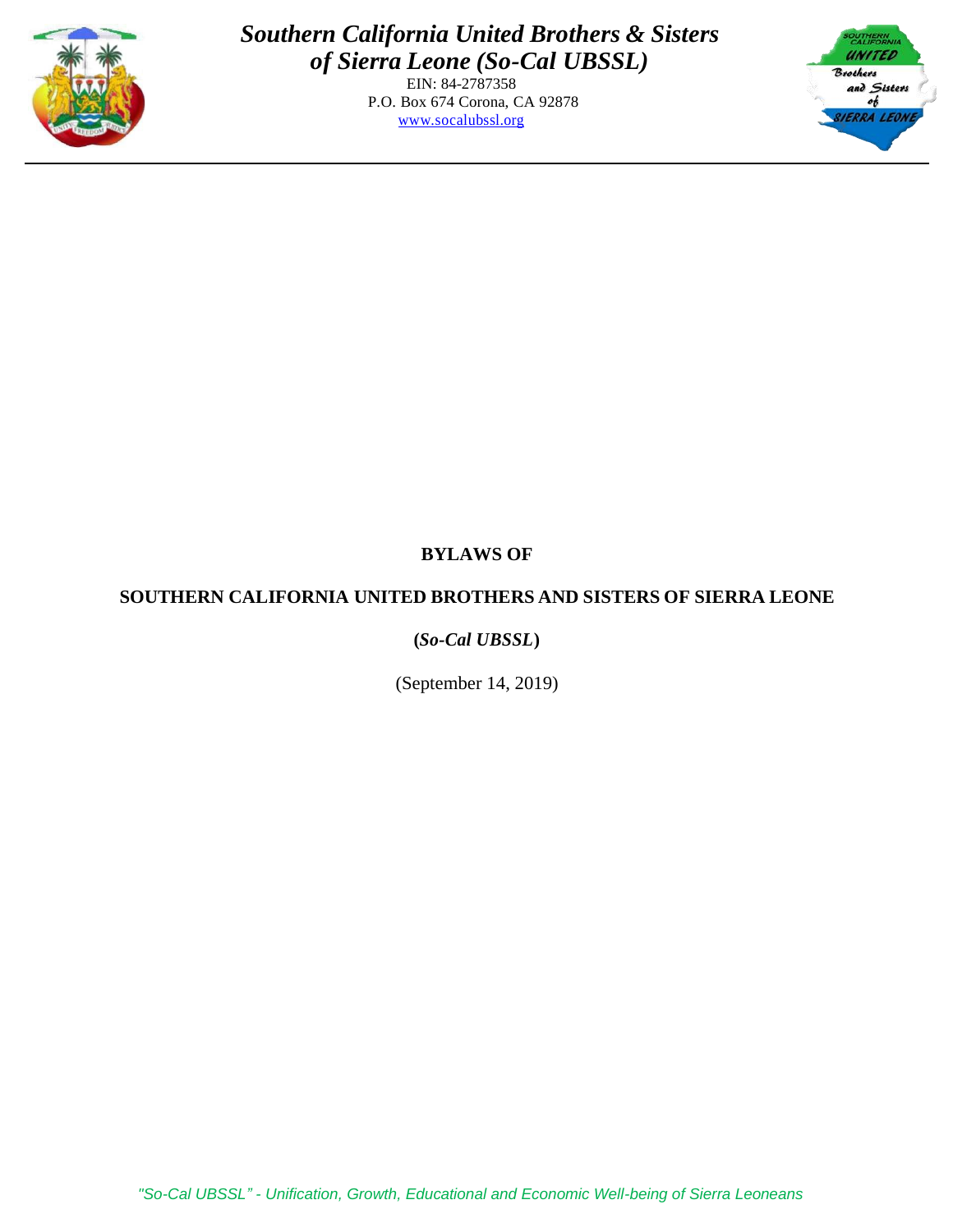

> EIN: 84-2787358 P.O. Box 674 Corona, CA 92878 [www.socalubssl.org](http://www.socalubssl.org/)



# **BYLAWS OF SOUTHERN CALIFORNIA UNITED BROTHERS AND SISTERS OF SIERRA LEONE (***So-Cal UBSSL***)**

**Article 1**

Name and Purpose

Section 1

The name of the corporation shall be Southern California United Brothers and Sisters of Sierra Leone.

# Section 2

The specific purpose of Southern California United Brothers and Sisters of Sierra Leone (So-Cal UBSSL) is to provide support for the poor and underprivileged and promote positive native traditions and culture in Sierra Leone and Southern California. We also aim to assist in providing modern educational opportunities including financial scholarships in Sierra Leone by partnering with individuals, organizations and corporations. Here in the United States we aspire to promote and teach Sierra Leone's culture to the local community and render financial assistance in the form of scholarships to academically distinguished and financially deprived students.

# **Article 2**

# Membership

Section 1

Membership to So-Cal UBSSL is open to all Sierra Leoneans over age eighteen (18) and descendants of Sierra Leone irrespective of ethnic background or religious belief. Membership is defined as the member, his or her spouse and their children under eighteen (18) years old.

Members are active if they are current in their dues and financial obligations or if they are not more than three months delinquent. Additionally, the following conditions must be met to maintain an active status: 1) Attend meetings regularly; 2) participate in So-Cal UBSSL's Annual Fundraising event; and 3) Promote a positive image of So-Cal UBSSL within the local community.

Members are inactive if they have not paid their membership dues and other financial obligations to So-Cal UBSSL for a period of three months. Their total obligations will continue to accrue if they are inactive until a letter of resignation is submitted by the inactive member. Not meeting the additional conditions (1), and/or (2) mentioned above automatically results in an inactive status. An inactive member has no privileges and will not be allowed to participate in active membership discussions and deliberations or any other So-Cal UBSSL function. An inactive member who does not attend a meeting will not receive communication on the deliberations of that meeting.

# Section 2

Accepted members shall pay a registration fee of \$40.00. Monthly dues of \$20.00 will be effective the subsequent month. The monthly dues cover the member'sspouse and minor children. Members who have paid a total of \$200 of monthly dues by the end of the June meeting are paid in full for the year.

Section 3 NOT used.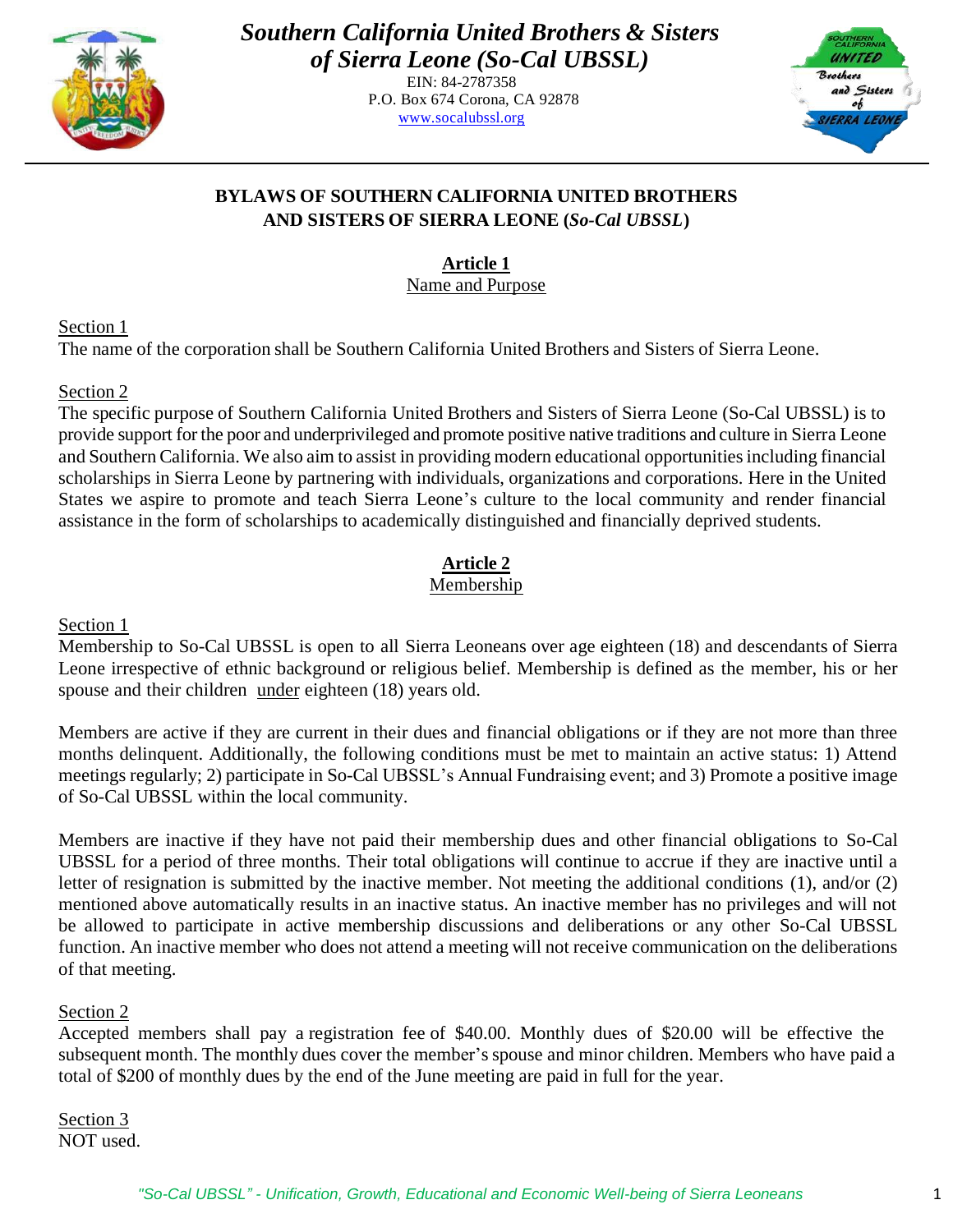

EIN: 84-2787358 P.O. Box 674 Corona, CA 92878 [www.socalubssl.org](http://www.socalubssl.org/)



# Section 4

Membership shall terminate when a member gives a notice of resignation delivered to the president or Sec-Gen. Upon the recommendation of the board, and by a two-thirds majority vote of the general membership present at the subsequent meeting, any member or officer of So-Cal UBSSL may be suspended, impeached, and suspended indefinitely for acts contrary to the mission and vision of So-Cal UBSSL. This includes engaging in extramarital affairs with the spouse of any other member of So-Cal UBSSL. Members who are inactive for twelve consecutive months are automatically suspended indefinitely. Suspended members do not have rights or privileges in So-Cal UBSSL. Suspension shall not relieve a member of unpaid dues, or other charges previously accrued. Upon the recommendation of the board, and by a two-thirds majority vote of the general membership present at the subsequent meeting, a suspended member or officer shall be reinstated to Active status unless if that member was suspended/terminated for engaging in extra marital affairs as stated above.

### Section 5

A member of So-Cal UBSSL is not personally liable for the debts, liabilities, or obligations of So-Cal UBSSL. Any member who is dismissed or voluntarily quits So-Cal UBSSL will not be entitled to a refund of dues and contributions.

# **Article 3**

### Board of Directors (Board)

#### Section 1

The Board is responsible for overall policy and direction of So-Cal UBSSL, and it delegates responsibility for day-to-day operations to So-Cal UBSSL members. The Board shall have up to five (5) and not fewer than three (3) members. The board receives no compensation other than reasonable expense reimbursements.

#### Section 2

Election of directors will occur as the last item of business at the June meeting of So-Cal UBSSL. Directors will be elected by a simple majority vote (one vote per member) of the active members present during the meeting. To be eligible for election, a board director must have been a member for at least one year and without any outstanding financial obligation to So-Cal UBSSL.

#### Section 3

All Board directors shall serve two-year terms but are eligible for re-election if they meet the conditions in Article 3, Section 2 above.

#### Section 4

Board directors must have a sound knowledge in computer technology or are willing to learn. Board director duties are as follows:

# A. President

The president isthe general manager and chief executive officer of So-Cal UBSSL. He/She is charged with ensuring So-Cal UBSSL's activities are compliant and in furtherance of its mission. The President shall preside at all meetings and must ensure that meetings are orderly and start and end on schedule. The President must be one of the two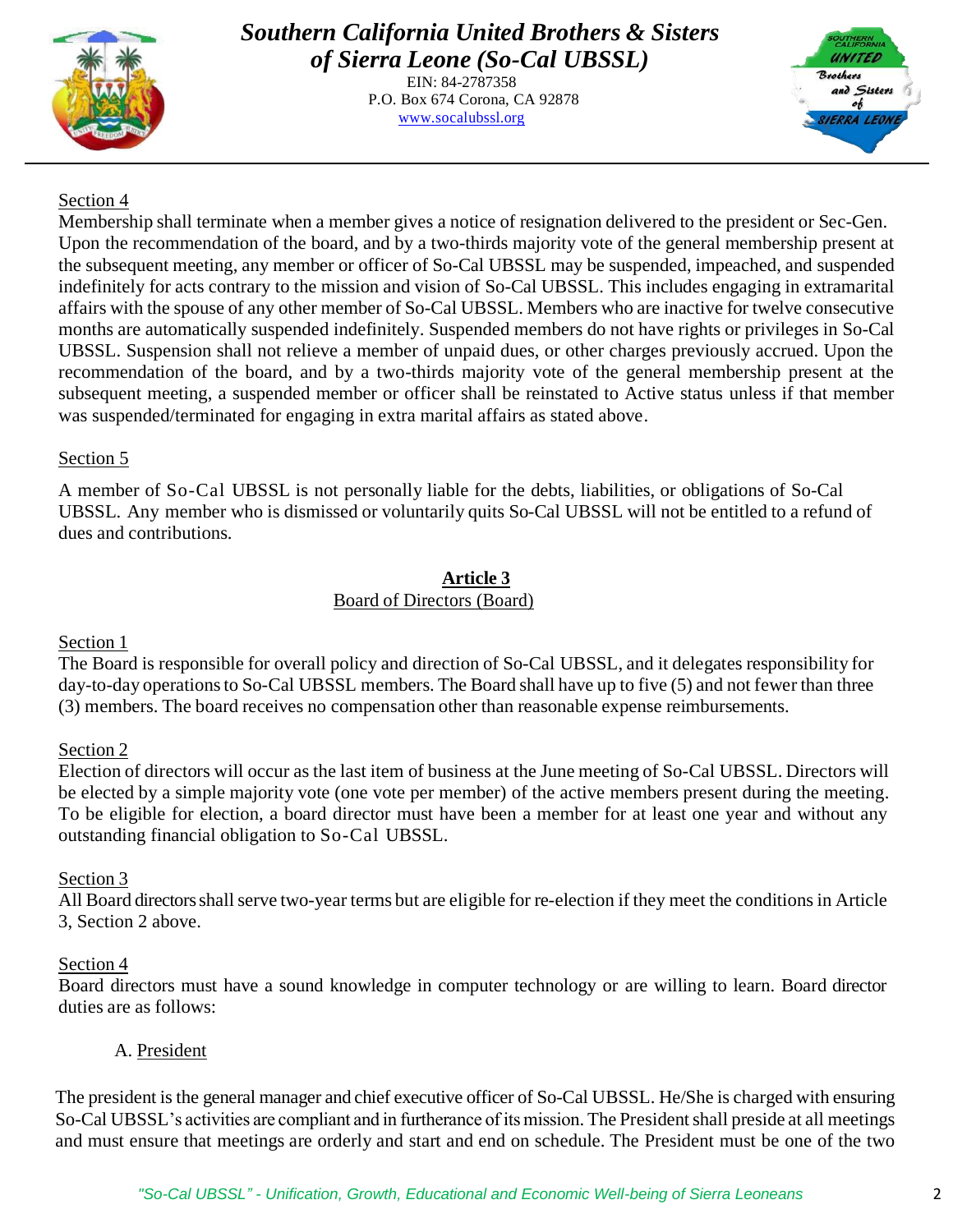

> EIN: 84-2787358 P.O. Box 674 Corona, CA 92878 [www.socalubssl.org](http://www.socalubssl.org/)



signatories to all bank accounts and shall be the final person to approve all So-Cal UBSSL expenditures. When necessary he/she shall be the custodian of the check books. He/She shall ask any board member to assist in other areas as necessary to ensure the smooth and efficient running of So-Cal UBSSL. The President may exercise veto powers over all decisionstaken by the membership especially when he/she feels that the decision runs contrary to the interest of So-Cal UBSSL. A vote of two-thirds of registered members is required to override the presidential veto.

### B. Vice President

The Vice President shall perform all the duties of the President when the President is unavailable. The Vice President shall have all the powers of the President vested in him/her when acting in the capacity of President.

# C. Secretary General (Sec-Gen)

The Sec-Gen shall serve as an active conduit for communication between the board and members by giving proper notice of any meetings and timely distribution of materials such as agendas and meeting minutes. The Sec-Gen shall be knowledgeable of So-Cal UBSSL's records and related materials and shall be able to provide advice and resources to the board on relevant topics at issue, such as particular governance matters being addressed at a meeting or a new amendment to state corporate law, for example. The Sec-Gen shall aim to be helpful to the board as they discharge their fiduciary duties. The Sec-Gen is also charged with recording accurate minutes and be aware and sensitive to any special or confidential information discussed at a meeting. As the custodian of So-Cal UBSSL's records, the Sec-Gen is responsible for maintaining accurate documentation and meeting legal requirements, such as annual filing deadlines. The Sec-Gen shall have a calendar of filing deadlines to include a filing with the California Secretary of State, the California Attorney General, the California Franchise tax Board, and the IRS. The Sec-Gen is responsible for sending out press releases, reviewing and updating documents as necessary, and ensuring all documents are safely stored and readily accessible for inspection by directors and/or members. If both the president and vice president are absent from a meeting, the Sec-Gen shall serve as meeting chair and one member shall be appointed to take minutes.

# D. Treasurer

The Treasurer is charged with overseeing the management and reporting of So-Cal UBSSL's finances including such basic tasks as selecting a bank, reconciling bank statements, and managing cash flow. The Treasurer shall be knowledgeable about who has access to So-Cal UBSSL's funds and any outstanding bills or debts owed. The Treasurer shall create and maintain systems for ensuring So-Cal UBSSL's ongoing solvency and develop the So-Cal UBSSL's financial policies including check signing authority, expense reimbursement, and petty cash policies. The Treasurer is responsible for preparing an annual budget, as well as regularly monitoring and comparing the actual revenues and expenses incurred against such budget. The budget shall be reviewed and approved by the board, however, the Treasurer shall be prepared to explain and justify the document. The Treasurer shall prepare So-Cal UBSSL's quarterly and all required financial reports. The Treasurer is also responsible for completing required financial reporting forms (including the IRS Form 990) in a timely manner and making these forms available for the board's review. The Treasurer shall keep the board apprised of key financial events, trends, and concerns, and his/her assessments of So-Cal UBSSL's fiscal health. The Treasurer shall maintain accurate financial records of So-Cal UBSSL and disburse So-Cal UBSSL funds as directed by the board. The Treasurer shall deposit into the So-Cal UBSSL account within three working days all money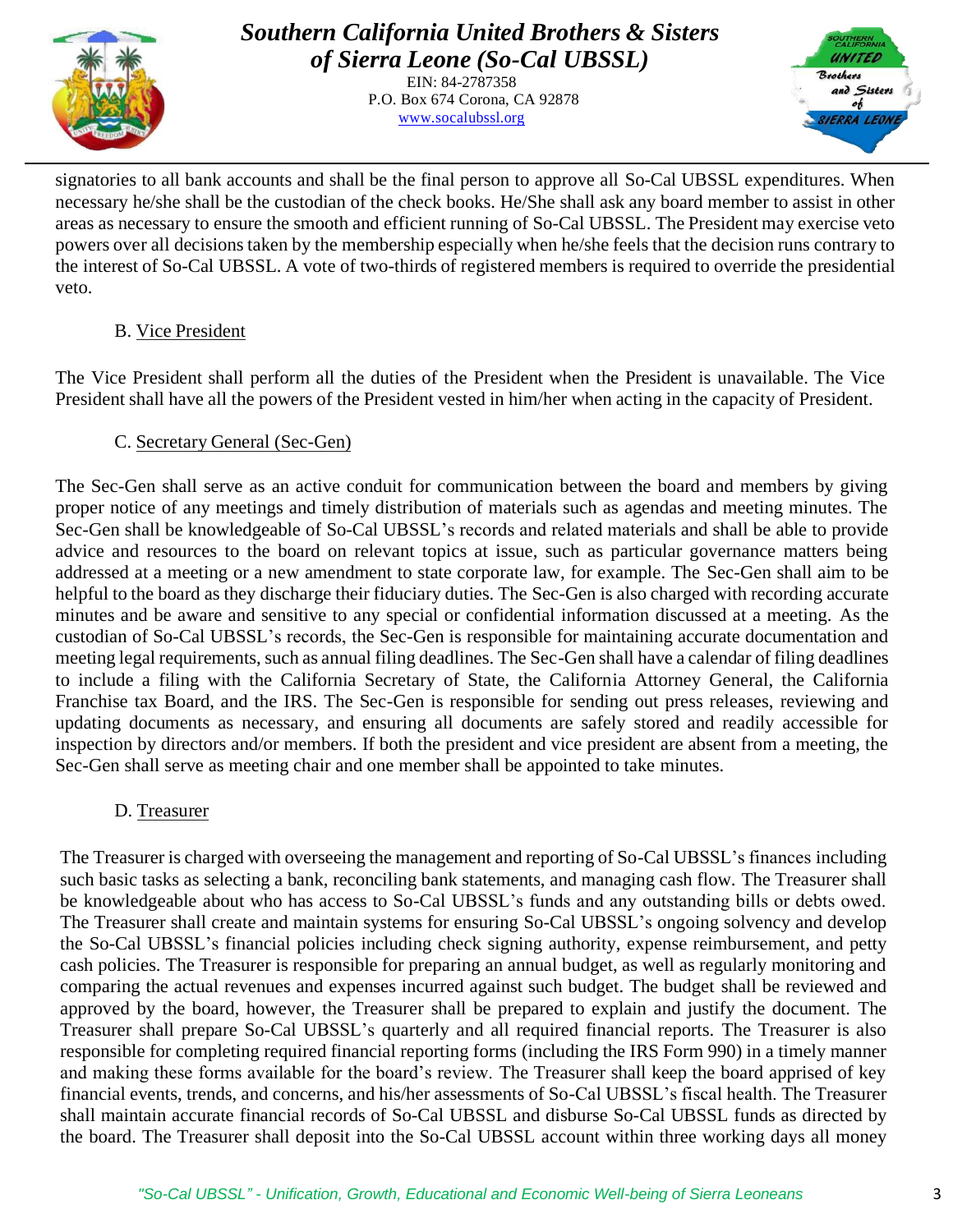

EIN: 84-2787358 P.O. Box 674 Corona, CA 92878 [www.socalubssl.org](http://www.socalubssl.org/)



collected at monthly meetings and forward a copy of the deposit receipt to the president no more than five days after the money has been handed over for deposit. He or She shall pay monthly dues at meetings to the president who will then issue a receipt for this transaction. At each meeting, the Treasurer shall give a financial report detailing balance brought forward, and member monetary transactions. The Treasurer shall have desirable skills such as financial literacy, attention to detail, timeliness in completing tasks, clear and accurate record keeping, and a willingness to ask questions.

#### E. Social Secretary

The Social Secretary is responsible for planning and directing public relations programs designed to create and maintain a favorable public image for So-Cal UBSSL. He or She shall plan and direct activities to solicit and maintain funds for special projects. The Social Secretary is responsible for things like donor relations, community relations and public relations. This includes responsibility for social media presence and marketing materials. He or She leads task forces that are responsible for managing time-limited social tasks or events, for example put together group of volunteers for community development activities. He or She not only ensures that So-Cal UBSSL throw its affairs, but also plans a presence at other events. The core mission of the Social Secretary is to organize social events that highlight So-Cal UBSSL. As the Social Secretary, you coordinate these events from start to finish and you are expected to put together, present and maintain the social calendar for So-Cal UBSSL.

#### Section 5

When a vacancy on the board exists, active members shall send nominations for a new board director to the Sec-Gen two weeks in advance of a membership meeting. The nominations shall be sent out to members with the regular announcement, to be voted upon at the next meeting. Vacancies will be filled only to the end of the vacant board director's term.

#### Section 6

Resignation from the Board must be sent in written format to the Secretary General. A Board member shall be dropped for excess absences from the Board if he/she has three unexcused absences from meetings in a year. A Board member may be removed for other reasons by a two-thirds vote of the general membership.

# **Article 4**

### Meetings

Section 1

Monthly meetings shall be held on the last Saturday of every month.

#### Section 2

Meetings shall take place at the residences of So-Cal UBSSL members on a rotational basis and shall commence between the hours of 5:00 pm and 8:00 pm. If necessary, modifications may be made.

#### Section 3

Members are required to attend all meetings. A member who is unable to attend a scheduled meeting shall inform the secretary ahead of time.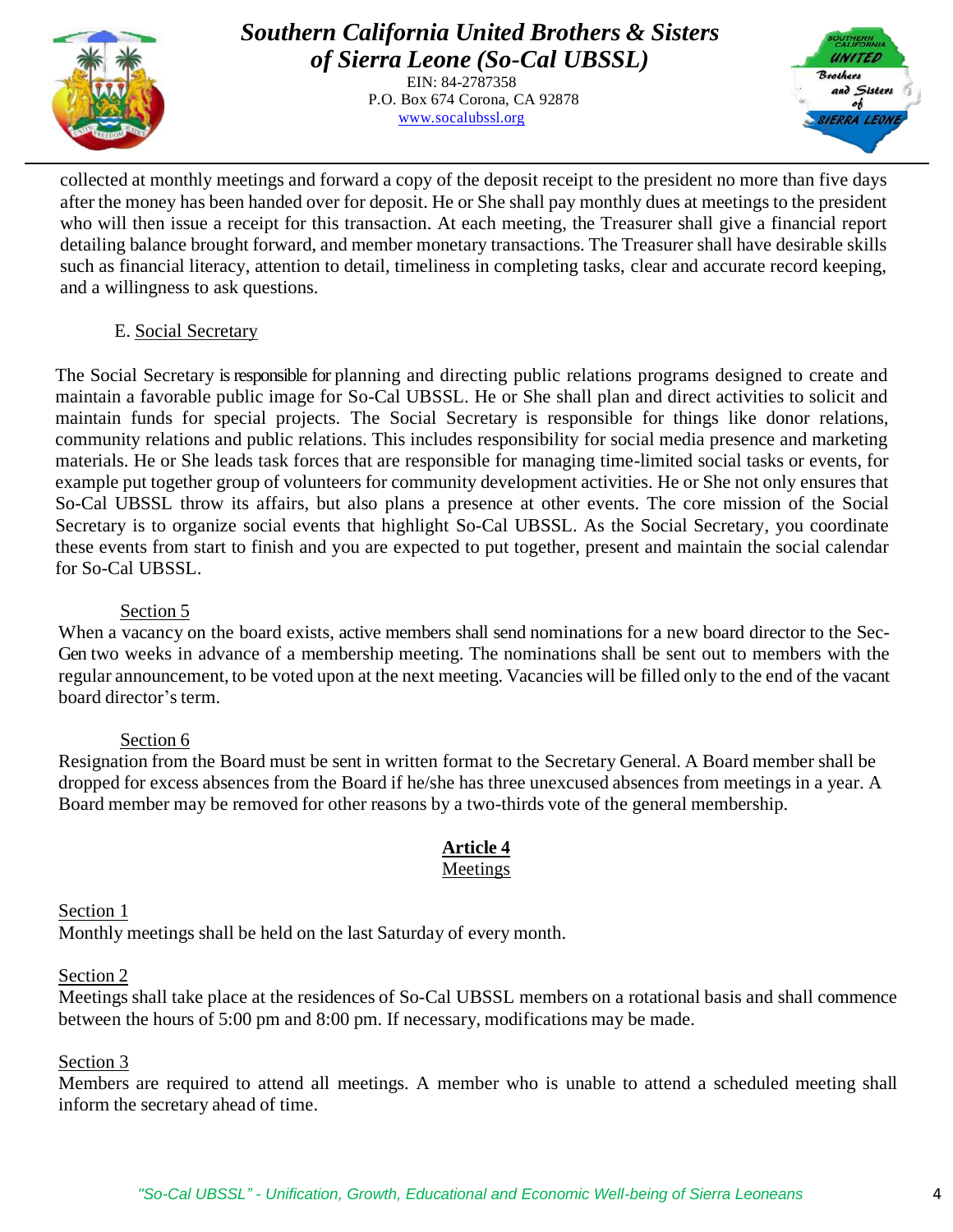

EIN: 84-2787358 P.O. Box 674 Corona, CA 92878 [www.socalubssl.org](http://www.socalubssl.org/)



#### Section 4

A simple majority of members which must include at least two board directors is required to convene a full meeting and transact business on behalf of So-Cal UBSSL. If there is however, a need for a meeting to be convened but the requirement above cannot be met, a sub-group meeting shall be held with all business and transactions made in that meeting forwarded to the next full meeting for further consideration and or ratification.

#### Section 5

The president shall preside over all general meetings, with the vice president substituting for the president when he/she is unavailable. In the event where the president and vice president are both unavailable, the secretary shall preside over the meeting. Meetings shall commence with prayers.

#### Section 6

The official languages through which meetings shall be conducted are English and Creole.

#### Section 7

The president may summon an emergency meeting at any time if he/she feels that the nature of business to be conducted at that meeting is of such urgency that it cannot be deferred to the next regular meeting.

#### Section 8

Monthly membership meeting hosts having a private event on the same day of a meeting shall commence their event only after the conclusion of the So-Cal UBSSL meeting.

# **Article 5**

#### **Committees**

Section 1 The President may appoint standing and ad hoc committee Chairs as needed.

# **Article 6**

#### Benefits

All services provided to So-Cal UBSSL by its members are done on a voluntary basis and no compensation is provided to members accordingly. In addition, there is no benefit provided to members for their association with So-Cal UBSSL.

# **Article 7**

# Fiscal Policies

Section 1

The fiscal year of So-Cal UBSSL and the board of directors shall be July 1 to June 30.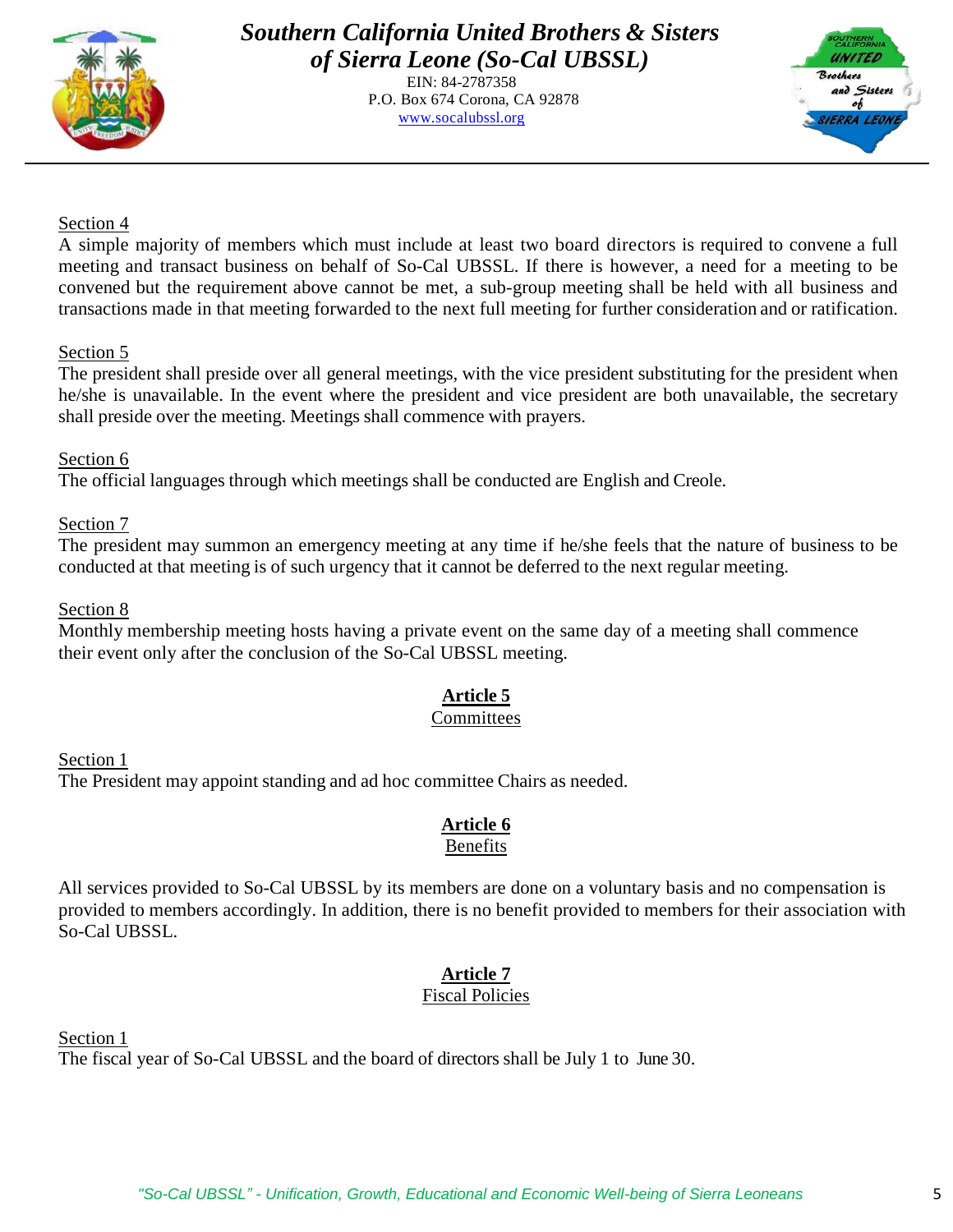

EIN: 84-2787358 P.O. Box 674 Corona, CA 92878 [www.socalubssl.org](http://www.socalubssl.org/)



# **Article 8** Conflict of Interest Policy

**Section I** Purpose

The purpose of the conflict of interest policy is to protect So-Cal UBSSL's interest when it is contemplating entering into a transaction or arrangement that might benefit the private interest of an officer or director of So-Cal UBSSL or might result in a possible excess benefit transaction. This policy is intended to supplement but not replace any applicable state and federal laws governing conflict of interest applicable to nonprofit and charitable organizations.

# **Section II**

Definitions

# **1. Interested Person**

Any director, principal officer, or member of a committee with governing board delegated powers, who has a direct or indirect financial interest, as defined below, is an interested person.

# **2. Financial Interest**

A person has a financial interest if the person has, directly or indirectly, through business, investment, or family:

**a.** An ownership or investment interest in any entity with which So-Cal UBSSL has a transaction or arrangement,

**b.** A compensation arrangement with So-Cal UBSSL or with any entity or individual with which So-Cal UBSSL has a transaction or arrangement, or

**c.** A potential ownership or investment interest in, or compensation arrangement with, any entity or individual with which So-Cal UBSSL is negotiating a transaction or arrangement.

Compensation includes direct and indirect remuneration as well as gifts or favors that are not insubstantial.

A financial interest is not necessarily a conflict of interest. Under Section III, Section 2, a person who has a financial interest may have a conflict of interest only if the appropriate governing board or committee decides that a conflict of interest exists.

# **Section III**

Procedures

# 1. **Duty to Disclose**

In connection with any actual or possible conflict of interest, an interested person must disclose the existence of the financial interest and be given the opportunity to disclose all material facts to the directors and members of committees with governing board delegated powers considering the proposed transaction or arrangement.

# 2. **Determining Whether a Conflict of Interest Exists**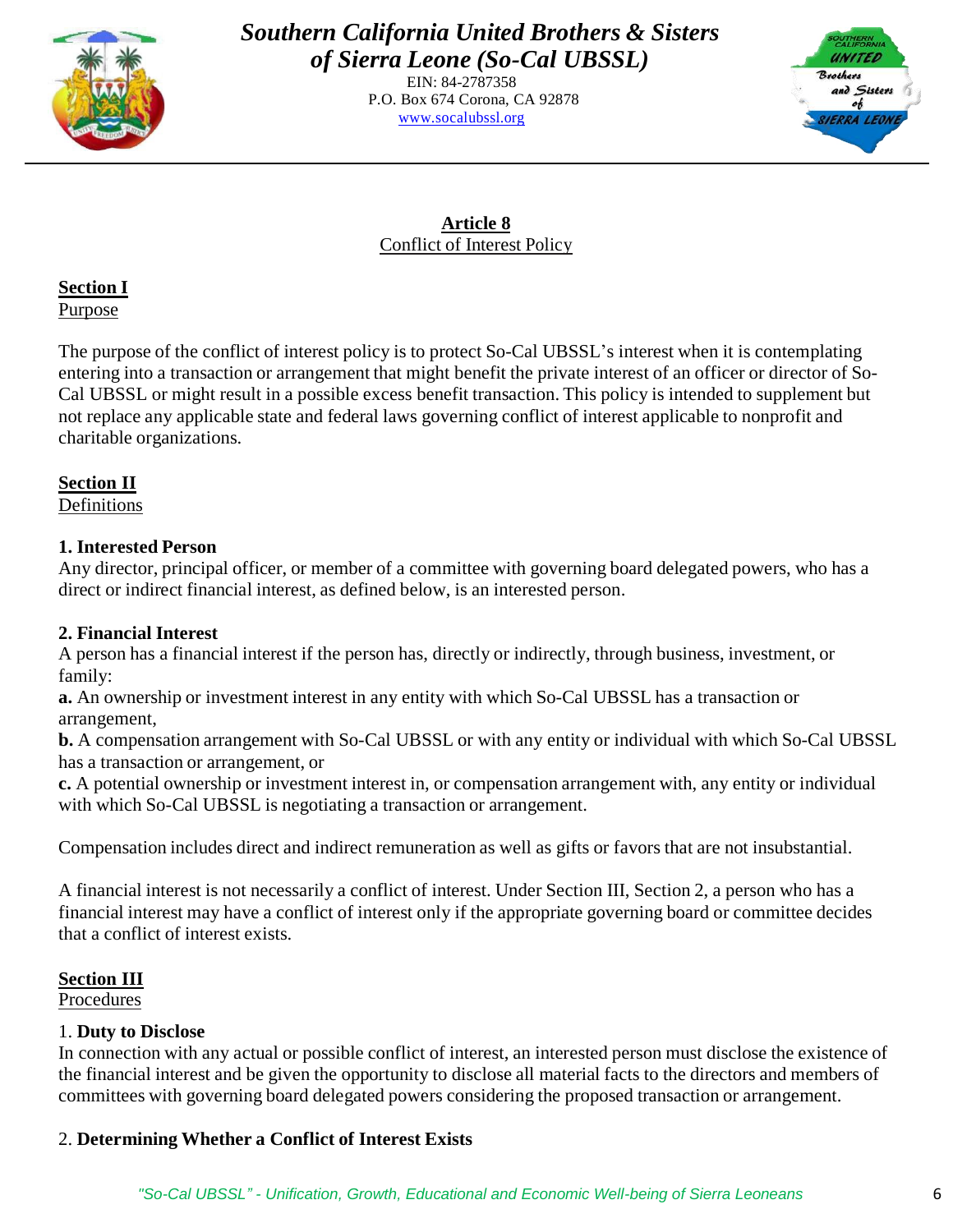

EIN: 84-2787358 P.O. Box 674 Corona, CA 92878 [www.socalubssl.org](http://www.socalubssl.org/)



After disclosure of the financial interest and all material facts, and after any discussion with the interested person, he/she shall leave the governing board or committee meeting while the determination of a conflict of interest is discussed and voted upon. The remaining board or committee members shall decide if a conflict of interest exists.

# 3. **Proceduresfor Addressing the Conflict of Interest**

**a.** An interested person may make a presentation at the governing board or committee meeting, but after the presentation, he/she shall leave the meeting during the discussion of, and the vote on, the transaction or arrangement involving the possible conflict of interest.

**b.** The chairperson of the governing board or committee shall, if appropriate, appoint a disinterested person or committee to investigate alternatives to the proposed transaction or arrangement.

**c.** After exercising due diligence, the governing board or committee shall determine whether So-Cal UBSSL can obtain with reasonable efforts a more advantageous transaction or arrangement from a person or entity that would not give rise to a conflict of interest.

**d.** If a more advantageous transaction or arrangement is not reasonably possible under circumstances not producing a conflict of interest, the governing board or committee shall determine by a majority vote of the disinterested directors whether the transaction or arrangement is in So-Cal UBSSL's best interest, for its own benefit, and whether it is fair and reasonable. In conformity with the above determination it shall make its decision as to whether to enter into the transaction or arrangement.

### 4. **Violations of the Conflicts of Interest Policy**

**a.** If the governing board or committee has reasonable cause to believe a member has failed to disclose actual or possible conflicts of interest, it shall inform the member of the basis for such belief and afford the member an opportunity to explain the alleged failure to disclose.

**b.** If, after hearing the member's response and after making further investigation as warranted by the circumstances, the governing board or committee determinesthe member has failed to disclose an actual or possible conflict of interest, it shall take appropriate disciplinary and corrective action.

# **Section IV**

#### Records of Proceedings

The minutes of the governing board and all committees with board delegated powers shall contain: **a.** The names of the persons who disclosed or otherwise were found to have a financial interest in connection with an actual or possible conflict of interest, the nature of the financial interest, any action taken to determine whether a conflict of interest was present, and the governing board's or committee's decision as to whether a conflict of interest in fact existed.

**b.** The names of the persons who were present for discussions and votes relating to the transaction or arrangement, the content of the discussion, including any alternatives to the proposed transaction or arrangement, and a record of any votes taken in connection with the proceedings.

# **Section V**

#### Compensation

Only expenses incurred by a member on behalf of So-Cal UBSSL that have prior approval by the board of directors are qualify for reimbursement. No other expense can be reimbursed.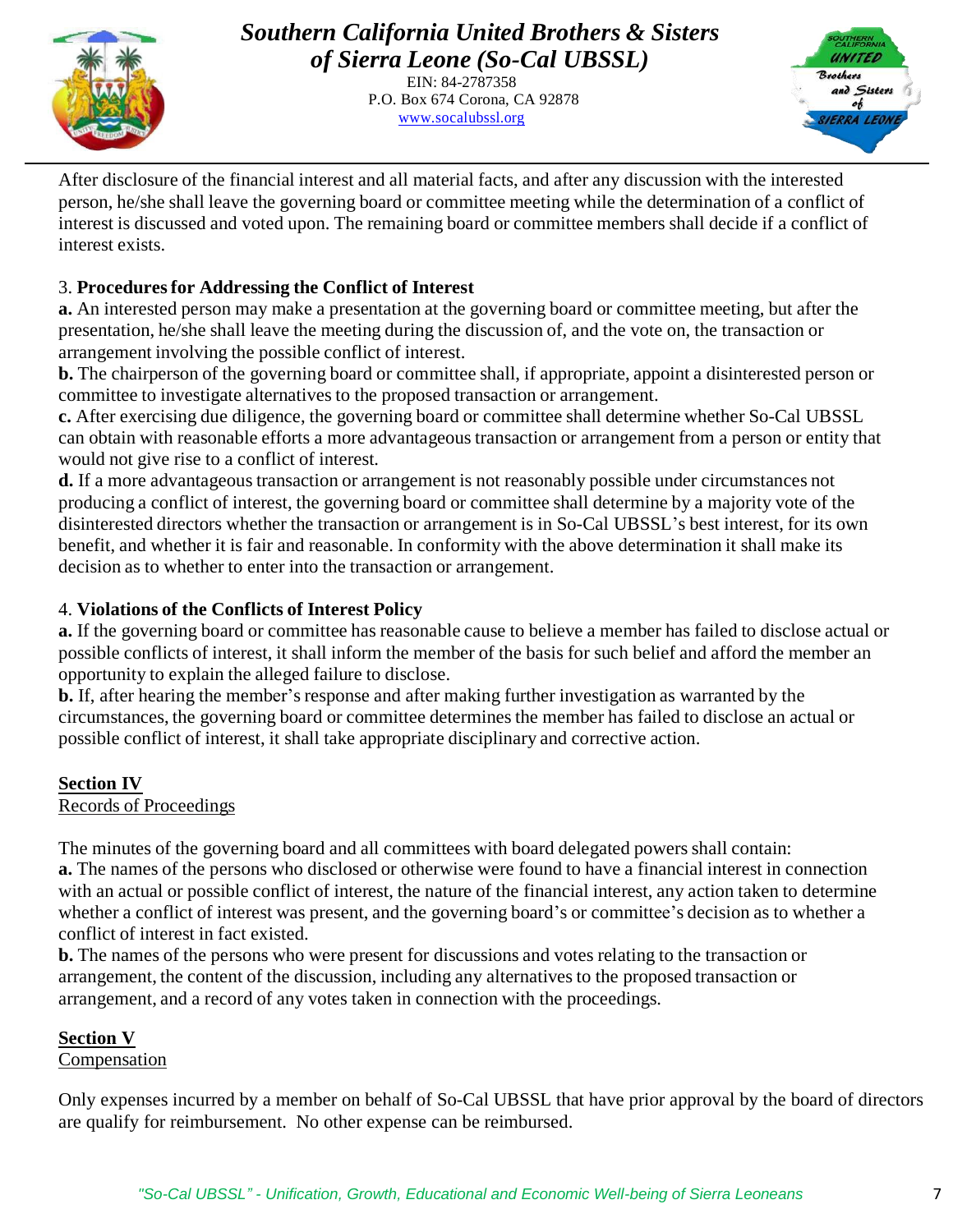

EIN: 84-2787358 P.O. Box 674 Corona, CA 92878 [www.socalubssl.org](http://www.socalubssl.org/)



**Section VI** Annual Statements

Each director, principal officer and member of a committee with governing board delegated powers shall annually sign a statement which affirms such person:

**a.** Has received a copy of the conflicts of interest policy,

**b.** Has read and understands the policy,

**c.** Has agreed to comply with the policy, and

**d.** Understands So-Cal UBSSL is charitable and in order to maintain its federal tax exemption it must engage primarily in activities which accomplish one or more of its tax-exempt purposes.

# **Section VII**

Periodic Reviews

To ensure So-Cal UBSSL operates in a manner consistent with charitable purposes and does not engage in activities that could jeopardize its tax-exempt status, periodic reviews shall be conducted. The periodic reviews shall, at a minimum, include the following subjects:

**a.** Whether compensation arrangements and benefits are reasonable, based on competent survey information and the result of arm's length bargaining.

**b.** Whether partnerships, joint ventures, and arrangements with management organizations conform to So-Cal UBSSL's written policies, are properly recorded, reflect reasonable investment or payments for goods and services, further charitable purposes and do not result in inurement, impermissible private benefit or in an excess benefit transaction.

#### **Section VIII** Use of Outside Experts

When conducting the periodic reviews as provided for in Section VII, So-Cal UBSSL may, but need not, use outside advisors. If outside experts are used, their use shall not relieve the governing board of its responsibility for ensuring periodic reviews are conducted.

# **Article 9**

#### Amendments

Section 1

These by-laws may be amended by a two-third vote of members present at any meeting, provided a quorum is present and provided a copy of the proposed amendment(s) are submitted to the Secretary (at least one week prior to said meeting) to be sent out with regular meeting announcements.

These Bylaws were approved at a general membership meeting of the members of So-Cal UBSSL on September 14, 2019.